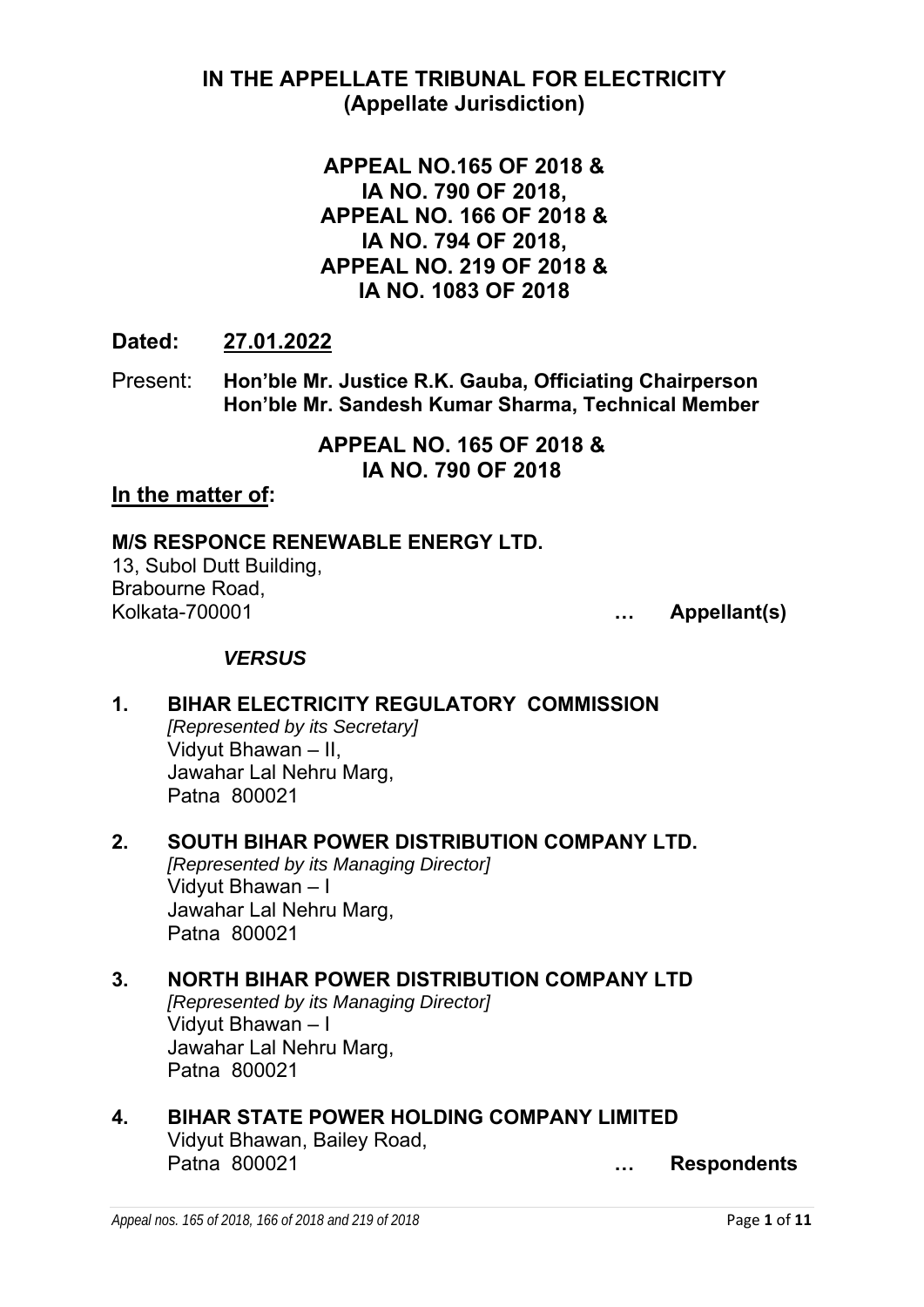## **APPEAL NO. 166 OF 2018 & IA NO. 794 OF 2018**

#### **In the matter of:**

#### **M/S GLATT SOLUTIONS PVT LTD.**  76, Pandit Purshottam Roy Street, 3rd Floor, Kolkata-700007 **… Appellant(s)**

### *VERSUS*

**1. BIHAR ELECTRICITY REGULATORY COMMISSION**  *[Represented by its Secretary]* Vidyut Bhawan – II Jawahar Lal Nehru Marg, Patna 800021

### **2. SOUTH BIHAR POWER DISTRIBUTION COMPANY LTD.**

*[Represented by its Managing Director]* Vidyut Bhawan – I Jawahar Lal Nehru Marg, Patna 800021

### **3. NORTH BIHAR POWER DISTRIBUTION COMPANY LTD**

*[Represented by its Managing Director]*  Vidyut Bhawan – I Jawahar Lal Nehru Marg, Patna 800021

#### **4. BIHAR STATE POWER HOLDING COMPANY LIMITED**

Vidyut Bhawan, Bailey Road, Patna 800021 **… Respondents** 

Counsel for the Appellant (s) : Mr. Avinash Menon

Counsel for the Respondent (s) : Mr. Ravi Kishore for R-1

Ms. Ashtha Sharma Ms. Narayani Anand for R-2 to R-4

# **APPEAL NO. 219 OF 2018 & IA NO. 1083 OF 2018**

#### **In the matter of:**

## **SUNMARK ENERGY PROJECT LIMITED**

239, Okhla Industrial Estate, Phase-III, New Delhi **… Appellant(s)** 

#### *VERSUS*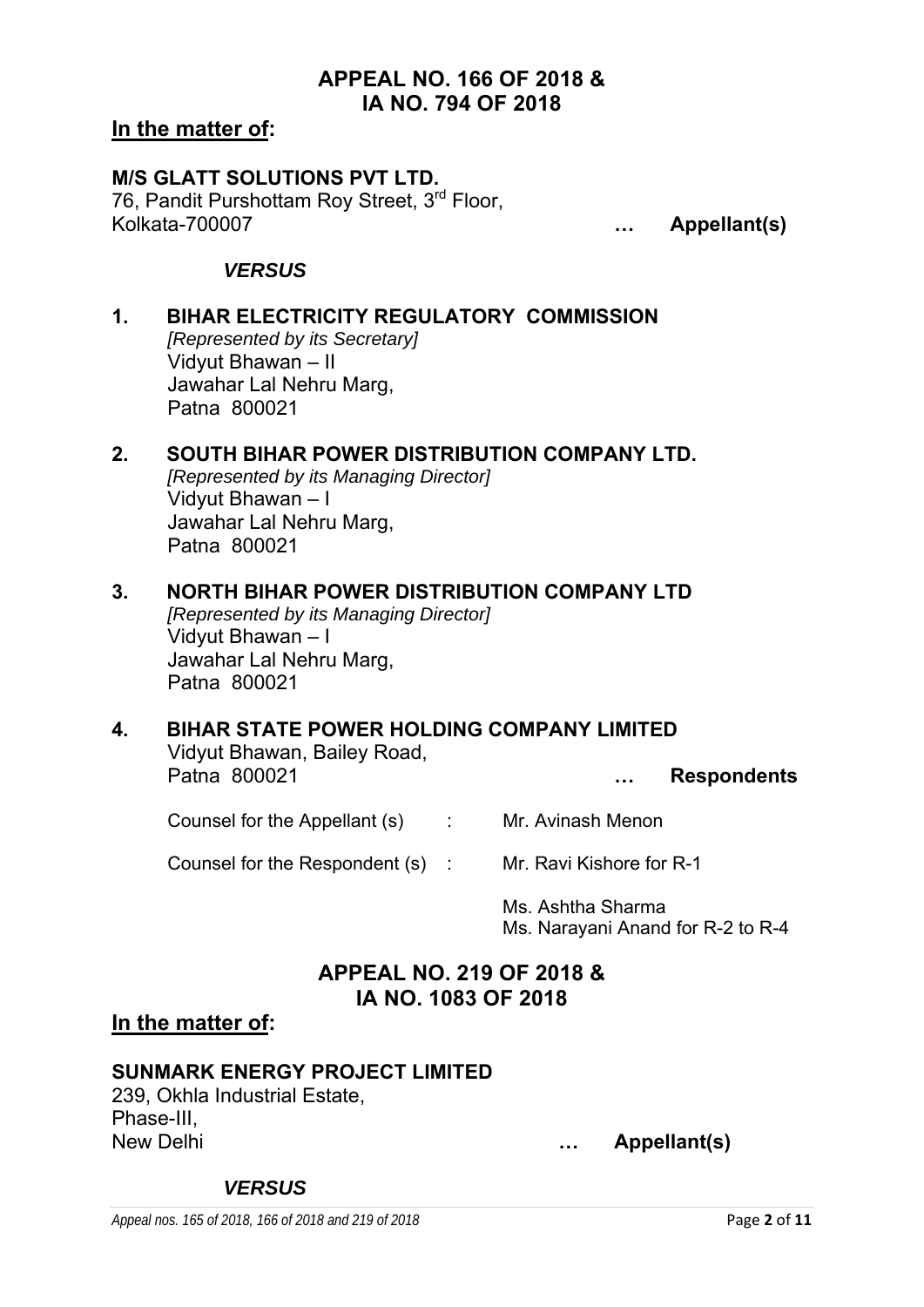**1. BIHAR ELECTRICITY REGULATORY COMMISSION** 

*[Represented by its Secretary]* Vidyut Bhawan – II Jawahar Lal Nehru Marg, Patna 800021

**2. SOUTH BIHAR POWER DISTRIBUTION COMPANY LTD.**  *[Represented by its Managing Director]* Vidyut Bhawan, Bailey Road, Patna 800021

#### **3. NORTH BIHAR POWER DISTRIBUTION COMPANY LTD**  *[Represented by its Managing Director]*  Vidyut Bhawan, Bailey Road, Patna 800021

## **4. BIHAR STATE POWER HOLDING COMPANY LIMITED**  Vidyut Bhawan, Bailey Road, Patna 800021 **… Respondents**  Counsel for the Appellant (s) : Mr. Hemant Sahai Ms. Amrita Narayan Mr. Ashwin Rakesh Ms. Nikita Bhardwaj

Counsel for the Respondent (s) : Mr. Ravi Kishore for R-1

Mr. S.B. Upadhyay, Sr. Adv. Ms. Gargi Srivastava for R-2 to R-4

# **J U D G M E N T** *(Oral)*

# **PER HON'BLE MR. JUSTICE R.K. GAUBA, OFFICIATING CHAIRPERSON**

*1.* These matters have been taken up by video conference mode on account of pandemic conditions, it being not advisable to hold physical hearing.

*2.* The three appeals, being Appeal nos. 165 of 2018, 166 of 2018 & 219 of 2018, have been filed by developwers of Solar PV Power Projects who feel aggrieved by denial of the tariff determination in respect of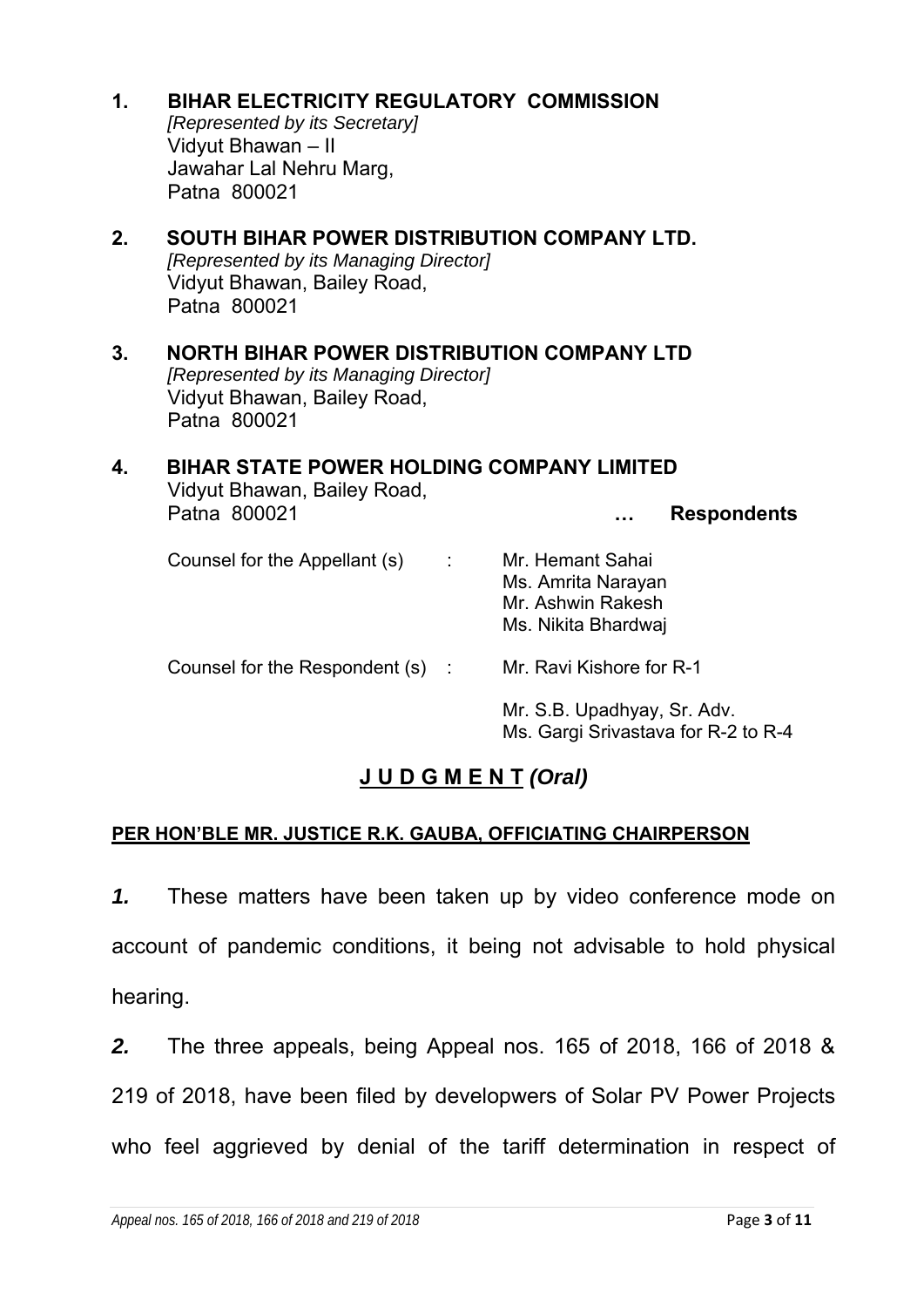category to which they belong by Order dated 29.02.2016 passed by the respondent/Bihar Electricity Regulatory Commission (hereinafter referred to as "BERC" or "State Commission" or "Commission") in Suo-Motu proceedings vide Case no. SMP-31/2015, as modified by a Corrigendum Order passed on 11.03.2016.

*3.* The appellants had entered into Power Purchase Agreements (PPAs) with the respondent Distribution Licensees (hereinafter referred as to as "Discoms") operating in the State of Bihar some time in 2012/2013, the date(s) of Commercial Operation ("COD") planned at that stage having not been met, there being delays for various reasons including on the ground of change of locations. The appellants had sought extension of the COD but the prayer to that effect was rejected by BERC by a common Order passed on 06.05.2015 governing all these three project developers in Case nos. 4/2015, 7/2015, 8/2015, 9/2015 and 15/2015.

*4.* The tariff determination exercise for such category as above is goverend by Bihar State Electricity Regulatory Commission (Terms and Conditions for Tariff Determination from Solar Energy Sources) Regulations, 2010 (hereinafter referred to as "2010 Regulations"). We may add here that in terms of Regulation 5 of the 2010 Regulations, the tariff is determined for a control period of three years, first control period ending with FY 2012-13. The tariff determined in that respect by Order dated 29.05.2012 was Rs. 10.90/kwh(hereinafter referred to as "the first Tariff Order"). The Commission, thereafter, had proceeded to determine the tariff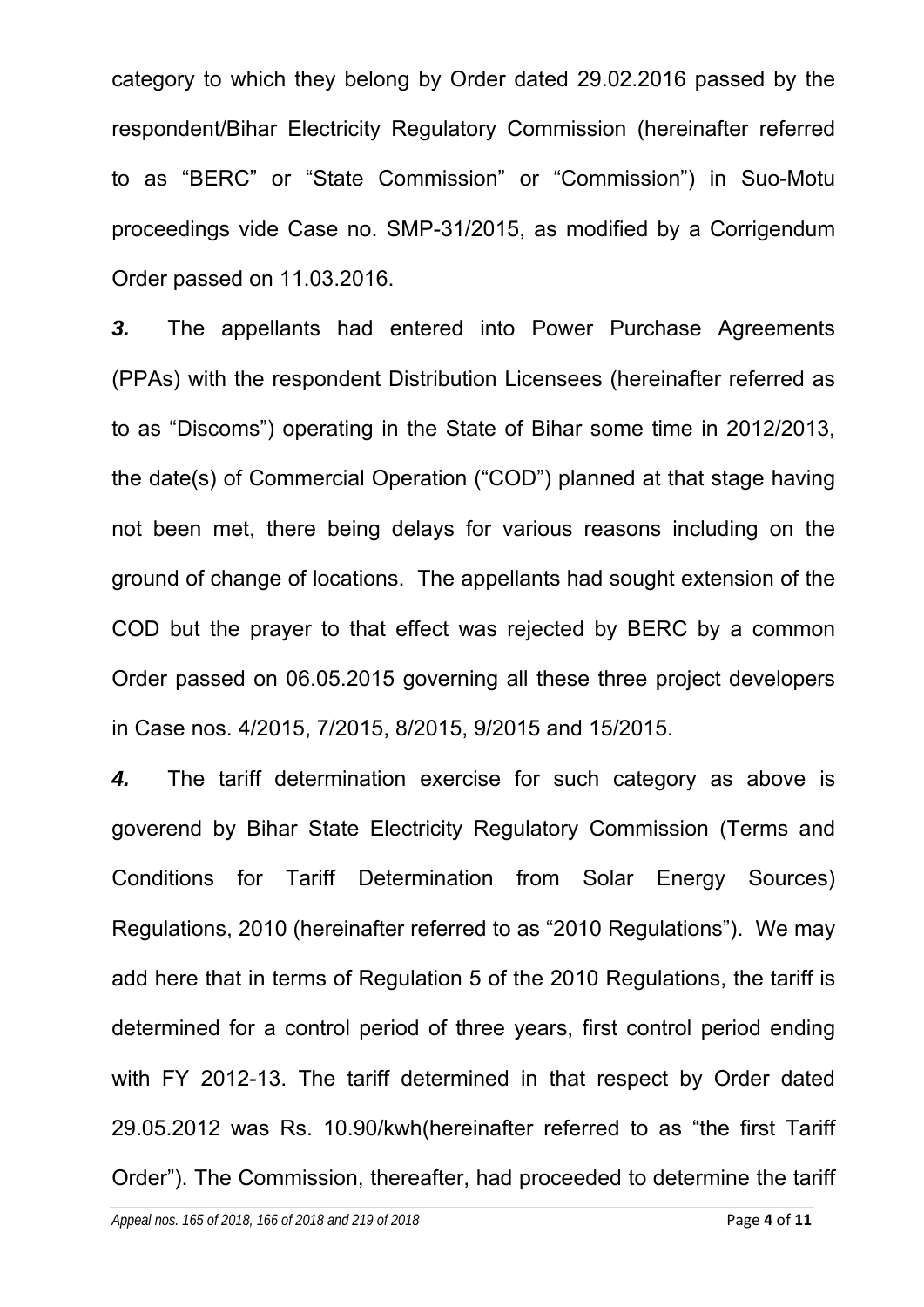for the second control period which was covered by the Tariff Order dated 29.02.2016 (hereinafter referred to as "the second Tariff Order"), the order having beenmodified, as noted earlier, by the Corrigendum Order dated 11.03.2016. The Commission, subsequently, passed the tariff order for the third control period i.e. period beginning with FY 2016-17, such order having been passed on 18.10.2016 (hereinafter referred to as "the third Tariff Order").The tariff determined by the third tariff order was Rs.5.67/kwh, reduced from Rs.7.02/kwh.

*5.* The second Tariff Order dated 29.02.2016 did not clarify as to the control period to which it pertained. This and other reasons necessitated the corrigendum to be issued on 11.03.2016. The entire controversy brought before us revolves around the construction of Corrigendum Order dated 11.03.2016 which, therefore, must be noted inextenso. It reads as under:-

## *"Corrigendum*

*Dated 11.03.2016 The Commission after issue of the order passed in case no SMI 31/2015 on 29.02.2016 determining the generic levelised tariff for Solar PV power projects including rooftop solar PV noted that the control period and applicability of the tariff has not been clearly specified in the said order.* 

 *In view of the above, the Commission as per provision of the Regulations 31 of Bihar Electricity Regulatory Commission (Conduct of Business) Regulations, 2005 issues this corrigendum to the order as below-* 

*(1) Para 4.2.11 shall be substituted by the following:- The Commission has proposed a control period of three years as per provision in the BERC (Terms and conditions for*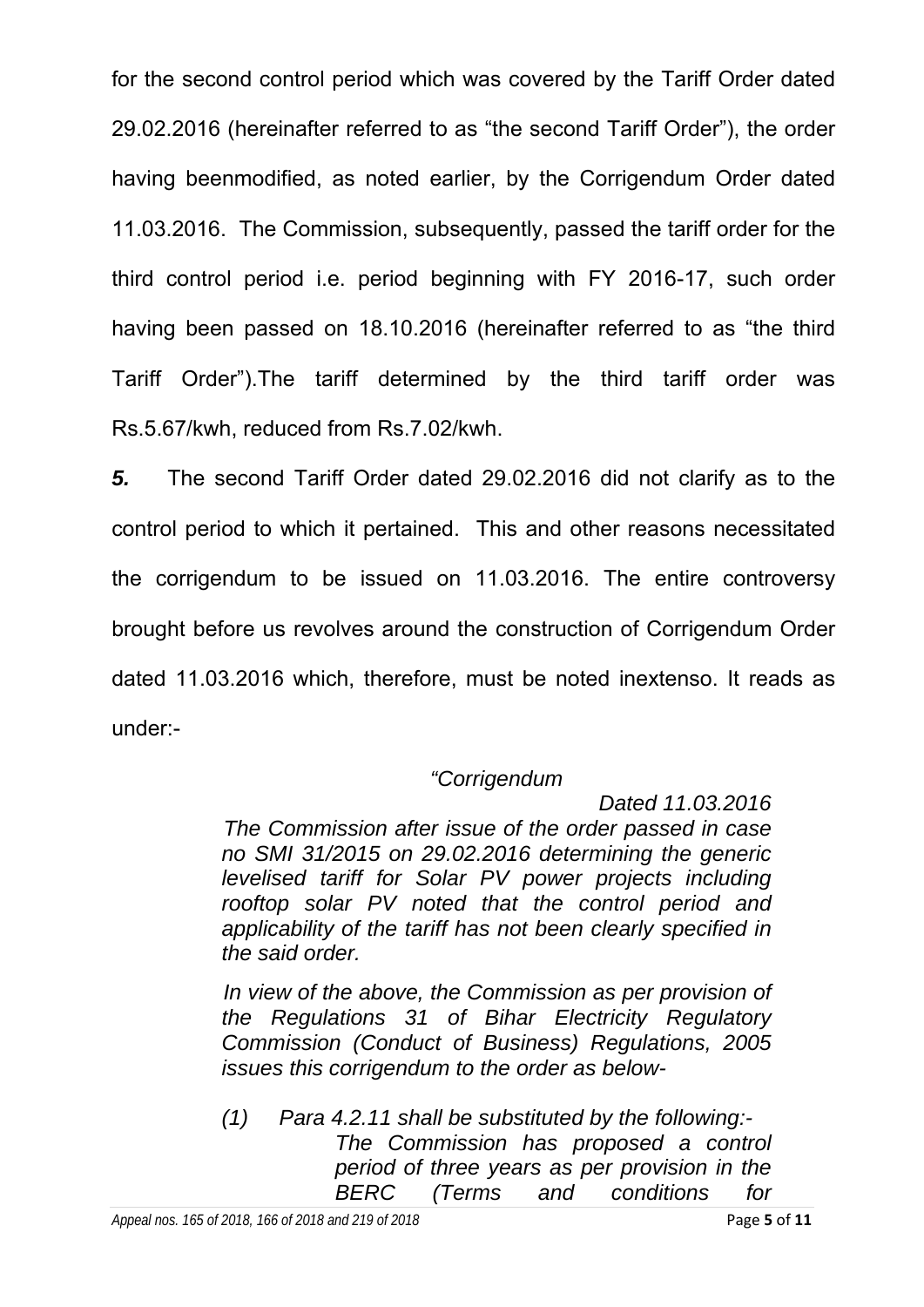*determination of tariff for solar energy sources) Regulations, 2010, control period is from FY 2013-14 to FY 2015-16.* 

*(2) Para 5.3 shall be substituted by the following-The generic levelized tariff determined on the basis of above parameters for solar PV power projects including roof top solar PV shall be applicable for such projects which are commissioned upto 31.03.2017 and for which PPA is signed upto 31.03.2016. However till such time new tariff is determined, tariff determined in this order shall remain applicable for the projects for which the PPA is signed before issuance of new tariff order and the projects is commissioned within one year from the date of signing of PPA.* 

> *The order passed on 29.02.2016 in case no. SMP-31/2015 is modified/reviewed upto the extent stated above."*

*6.* It is necessary at this stage to take note of the relevant facts pertaining to the execution of PPA and the attainment of COD by the three appellants before us. This information is gleaned from para 9.17 of the impugned Order dated 16.05.2018, which reads thus:

| $S$ .No. | <b>Name of Companies</b>               | Date of letter<br>of BSPHCL<br>for fresh<br><b>PPA</b> | Date of<br><b>PPA</b> | Date of<br>CoD |
|----------|----------------------------------------|--------------------------------------------------------|-----------------------|----------------|
|          | M/s Sunmark Energy Projects Ltd.       | 19.05.2016                                             | 07.06.2016            | 16.11.2016     |
|          | M/s Response Renewable Energy Pvt. Ltd | 09.09.2016                                             | 14.09.2016            | 30.03.2017     |
|          | M/s Glatt Solutions Pvt. Ltd           | 09.09.2016                                             | 14.09.2016            | 28.02.2017     |

*Appeal nos. 165 of 2018, 166 of 2018 and 219 of 2018* Page **6** of **11** *7.* We have mentioned earlier that the appellant had entered into PPAs with the Discoms in 2012/2013. We have also mentioned that the COD scheduled at that stage was not attained, the prayer for extension having been rejected by the Commission by its Order dated 06.05.2015. It is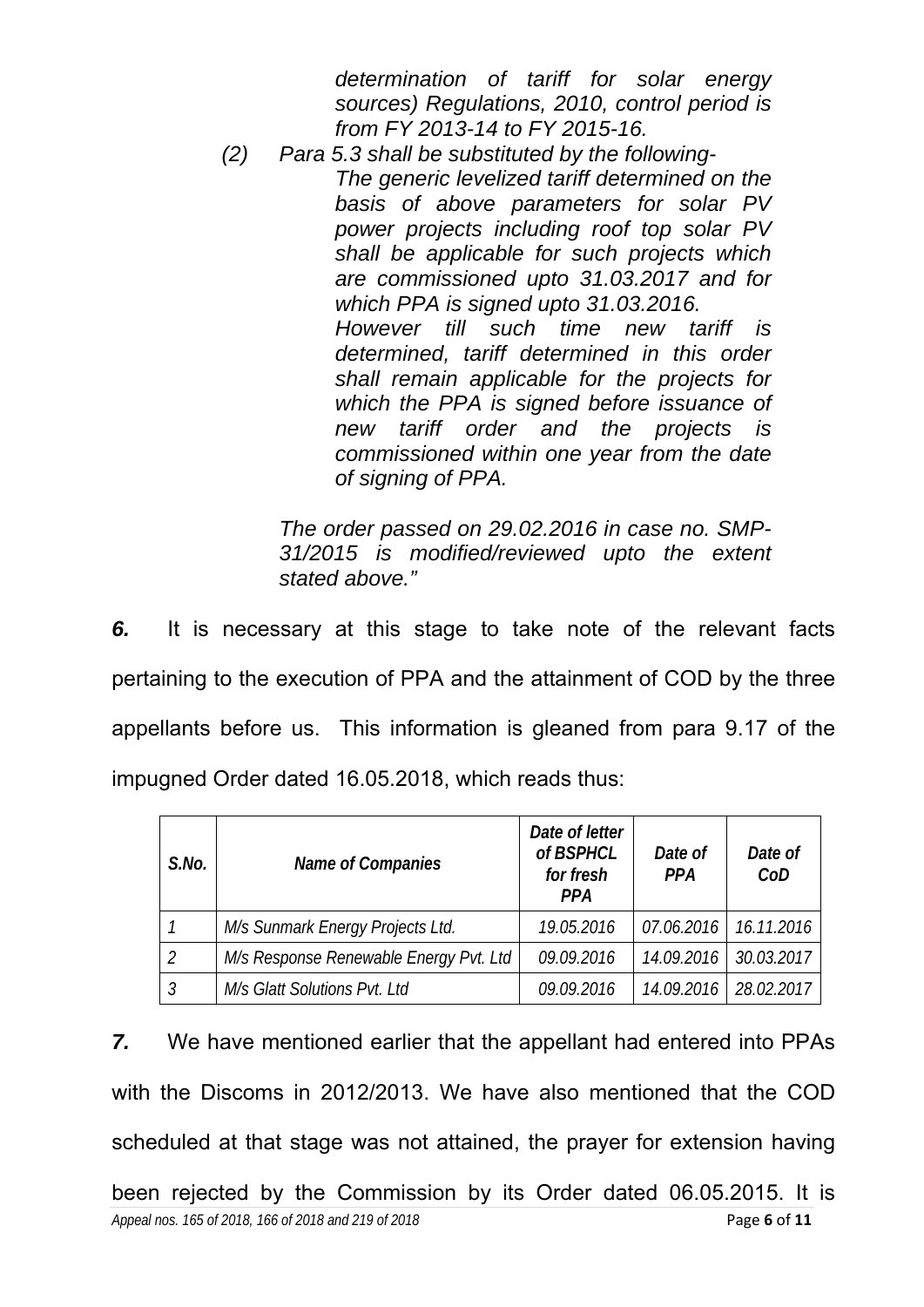against the said backdrop that upon the insistence of the Discoms that fresh PPAs came to be executed by the parties, the date of the fresh PPAs having been noted in the above tabulated inforamtion. We must also note here that it is expressly stated in the fresh PPAs that they were executed against the above-mentioned background and upon insistence of the Discoms by their letters dated 19.05.2016 and 09.09.2016, the act of execution of fresh PPA being that it "*extinguishes, supersedes, substitutes and novates*" the previous PPAs. Thus, there is absolutely no doubt that,for all practical purposes, the rights of the parties will have tobe regulated with reference to the fresh PPAs, it being dated 07.06.2016 in case of appellant Sunmark Energy Project Limited and 14.09.2016 in case of the other two appellants viz. M/s Response Renewable Energy Ltd and M/s Glatt Solutions Private Limited respectively.

*8.* We may also note here, based on the above information accepted by the Commission in its order, that the appellants concededly achieved COD within a year of the date of exeuction of the said PPAs.

*9.* The Corrigendum Order dated 11.03.2016, as noted above, had not only clarified the control period to be FY 2013-14 to FY 2015-16 but also, crucially, by substituion of original para 5.3, that the generic levelized tariff thereby determined would be applicable for such projects as have been commissioned up to 31.03.2017 and for which PPA was singed up to 31.03.2016. Admittedly, the case of the appellants would not fall under the said category.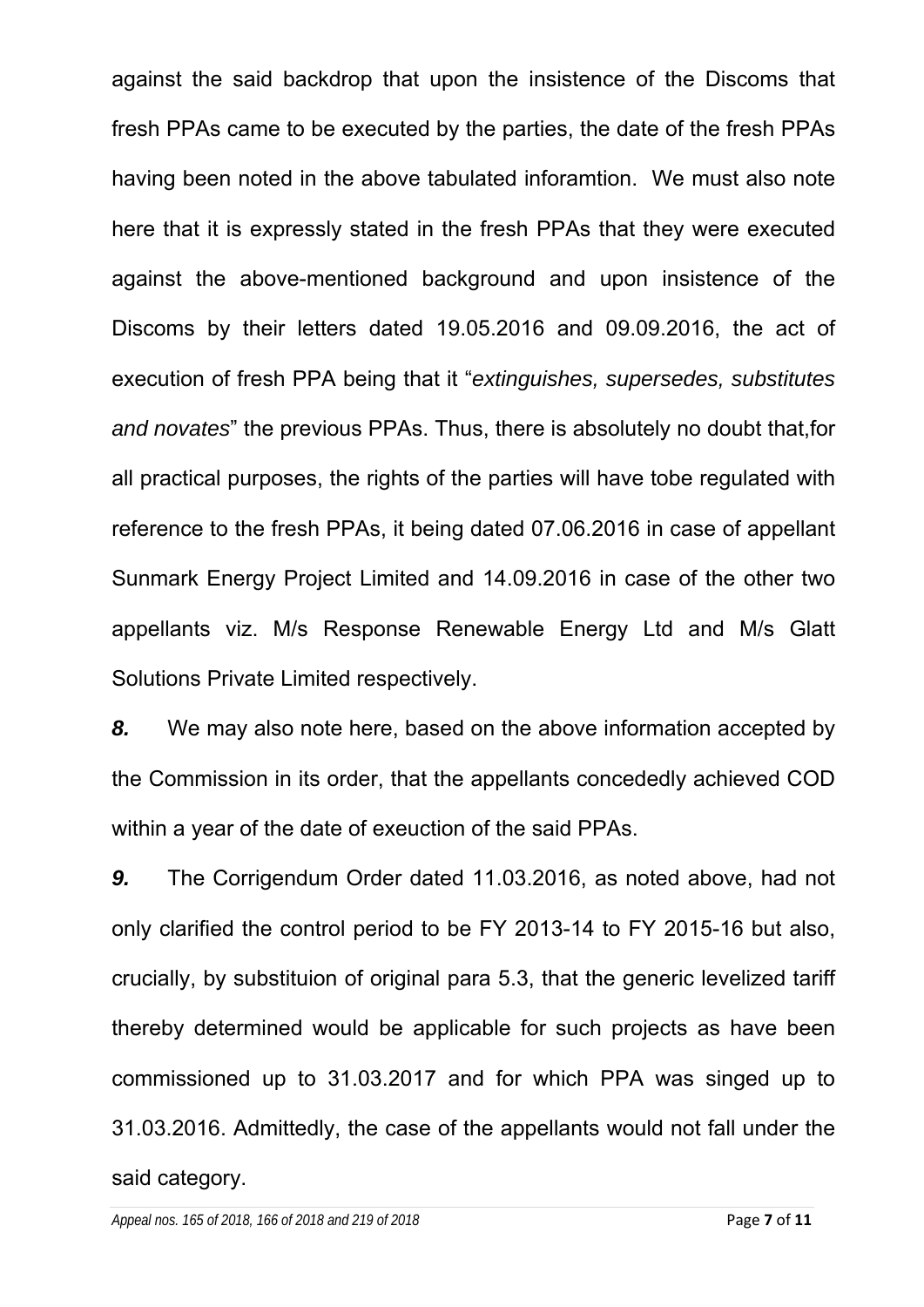*10.* It is the second sub-para of Para 5.3 as brought in by the correction order dated 11.03.2016 which is at the core of the controversy brought before us. The plain language of the said order makes it clear that the Commission had put in position a tariff thereby determined to be applicable for such projects as well the PPAs in which respect had been signed before the issuance of the new tariff order and the project was commissioned within one year from the date of signing of the PPA. Going by the chronology of the events with regard to the execution of PPAs and the attainment of COD as noted above, the appellants are squarely covered by this part of the tariff determination made by the State Commission, in as much as they had signed the PPAs before the next tariff order dated 18.10.2016 had come in and they had achieved the COD within one year from the date of these PPAs.

*11.* The controversy, however, arises because the Commission had qualified the above determination by words "*till such time new tariff is determined*". The next tariff order dated 18.10.2016 had admittedly come in before the COD was achieved in each of these cases. The crucial question that needs to be addressed is as to whether the corrigendum order amounts to extension of control period beyond the control period for which it was meant and as to whether the subsequent tariff order dated 18.10.2016 would supervene and come into effect from 01.04.2016 notwithstanding the benefit that had been extended by the tariff order for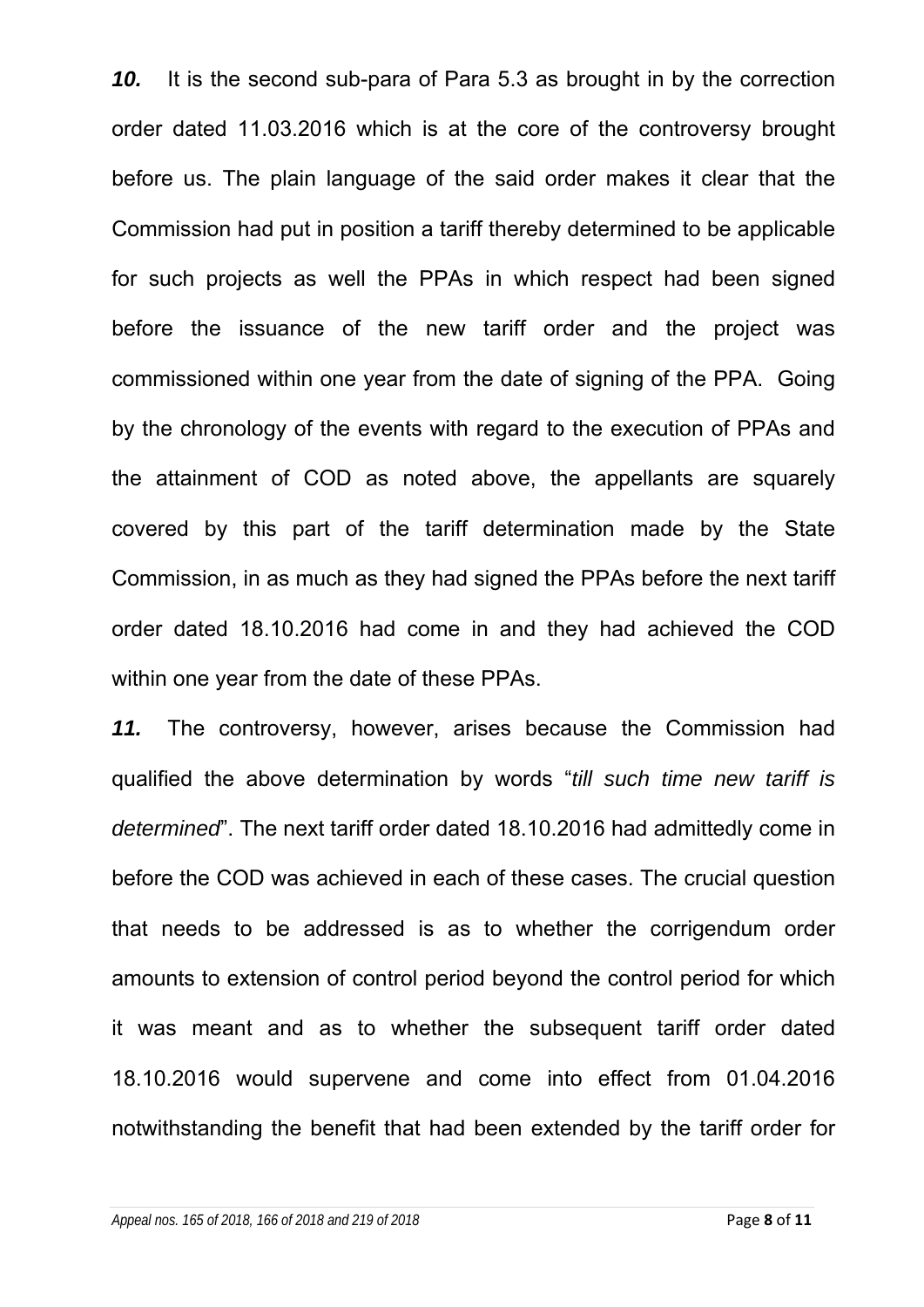the project that has been commissioned within one year of the PPA signed during the previous control period.

*12.* The learned counsel for the respondents relies on fourth amendment of the 2010 Regulations which were notified on 13.10.2016 substituting third proviso to Regulation 5 in terms of which it was clarified that the control period would be for corresponding Financial Year. They also rely on the quantifying words "*till such time new tariff is determined*" to submit that the corrigendum order had run its course as soon as the third tariff order had come in on 18.10.2016. The respondent refer to the judgment in the case of *Gujarat Urja Vikas Nigam Limited v Solar Semiconductor Power Company Ltd* (2017) 16 SCC 498 to contend that the corrigendum order is bad in law since it amounts to extending the control period.

*13.* Having heard the learned counsel on all sides, we find the views taken by the State Commission to be incorrect, in the teeth of the letter and spirit of its own Order dated 29.02.2016 read with Corrigendum Order dated 11.03.2016. The Corrigendum Order dated 11.03.2016 determined the tariff to be applied for the period till a new tariff order is passed. It does not tantamount to extending the control period within the mischief adversely commented upon by the Hon'ble Supreme Court in the case of Solar Semiconductor (*supra*). We see no reason why the Tariff Order dated 18.10.2016 should apply retrospectively in as much as there is nothing in the said order for it to be made applicable accordingly.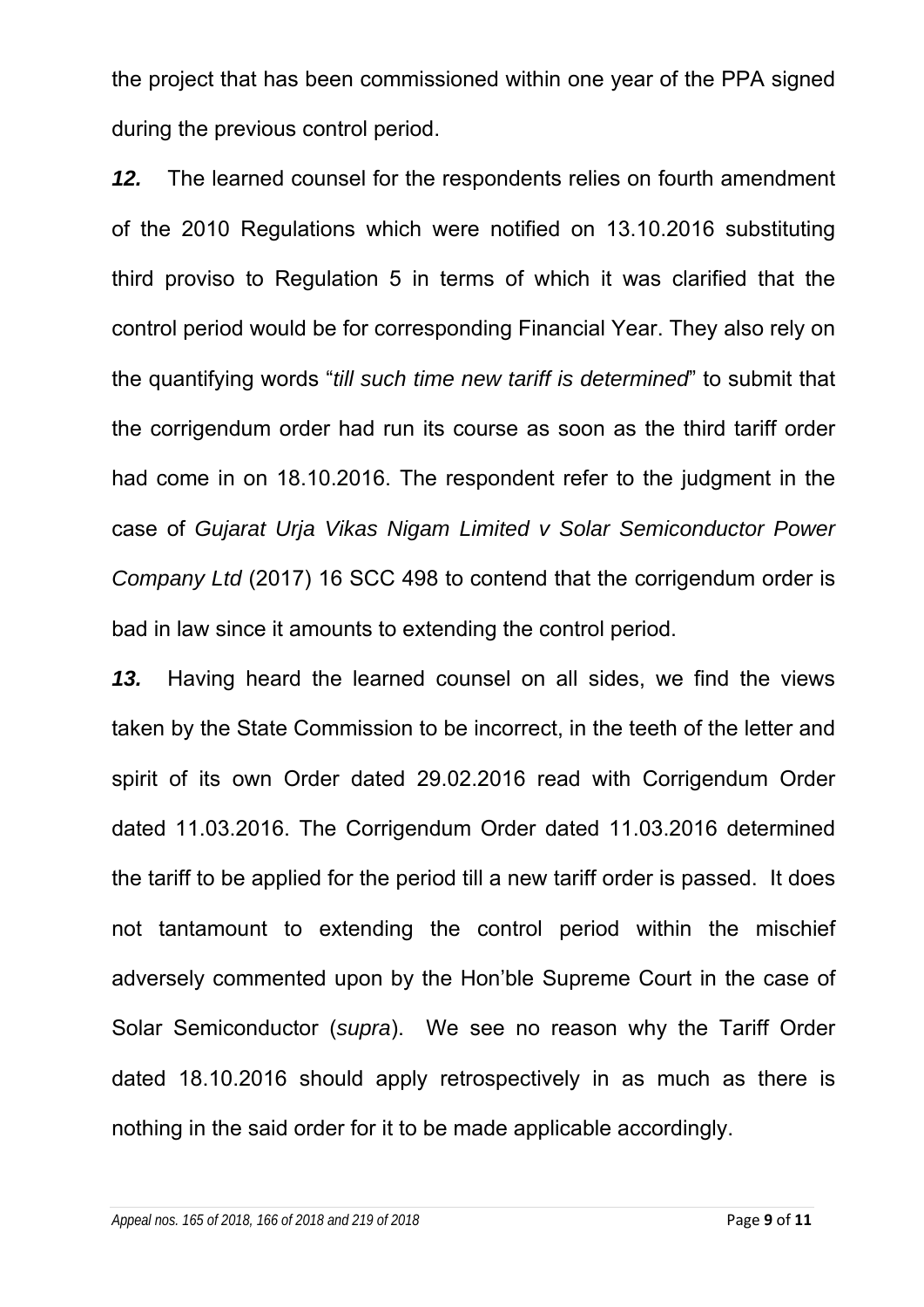*14.* The general rule that the tariff order continues to apply till new order is passed naturally meansthat such new tariff order comes into force on the date on which it is passed. The language employed in the second sub-para of substituted para 5.3 of the Order dated 29.02.2016, as modified on 11.03.2016, leaves no room for doubt that the tariff determined at that stage will apply to all such project developers as had executed the PPA before the issuance of the next tariff order and were able to achieve the commissioning within one year of signing the PPA. The appellants meet the said twin criteria and, therefore, in their case the tariff stood determined as on 11.03.2016. The subsequent order passed on 18.10.2016 cannot take away from them the benefit of the tariff order which had come to be applied to them by virtue of the previous order.

*15.* The Commission has observed in the impugned Order dated16.05.2018 that the appellant could not take the benefit of the second Tariff Order dated 29.02.2016 because their project had been delayed; they had been denied extension of COD by Order dated06.05.2015and that they had not got their subsequent PPA approved. We do not agree with such reasoning applied by the State Commission. There is no denial of the fact that the procurement of power by the State Discoms from these entities had received the approval of the State Commission. The Commission had determined the tariff which was the second part of its responsibility under Section 86 of the Electricity Act, 2003. The amendment of 2010 Regulations cannot have the effect of amending the tariff order